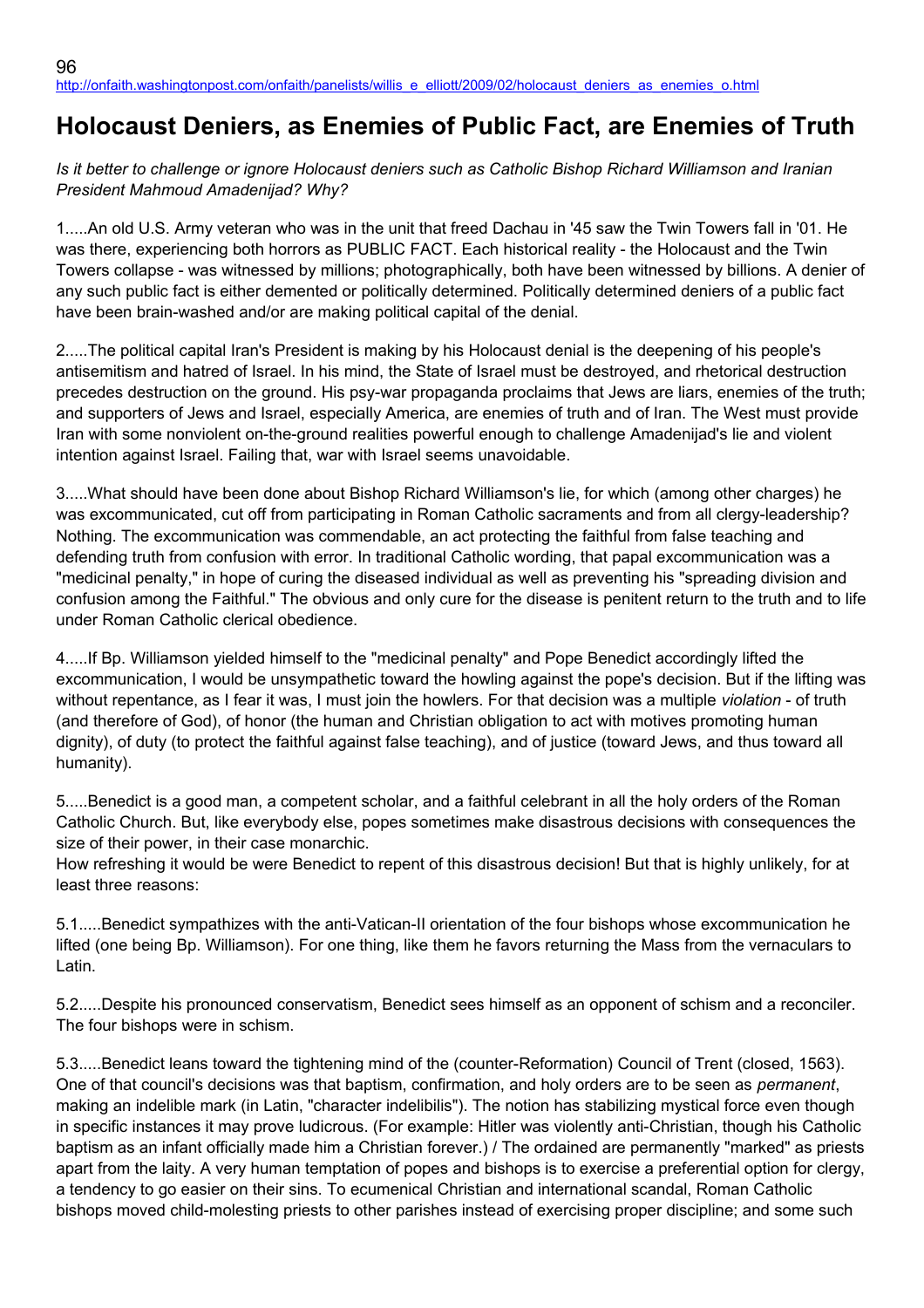bishops, instead of being disciplined, were advanced in church-standing. / In my opinion, no status is indelible but some stains are.

6.....All human organizations - church, state, whatever - must have a double-hung door in the walls of their selfdefined community. Jesus scandalized the authorities in his welcome to all, but he balanced this with choosing specific learning-followers ("disciples") and with denunciation of hypocrites and violators of the law of love for God and neighbor. Ironically, Jesus' churches sometimes are excessively generous toward in-house sinners. In Christianity, the burden of proof is on those who are "judgmental." But the New Testament warns against going too easy: "The time has come for judgment to begin, and God's own people are the first to be judged" (First Peter 4:17).

**b** 9 2 **BY WILLIS E. ELLIOTT | FEBRUARY 4, 2009; 12:16 AM ETSAVE & SHARE:** 86 **PREVIOUS: [HOLOCAUST DENIERS LIVING IN DENIAL](http://onfaith.washingtonpost.com/onfaith/panelists/arun_gandhi/2009/02/living_in_denial.html) | NEXT: [NOT ALL HOLOCAUST DENIAL IS EQUAL](http://onfaith.washingtonpost.com/onfaith/panelists/brad_hirschfield/2009/02/not_all_holocaust_denial_is_eq.html)**

**Comments Please report offensive comments below.**

Dr. Elliot stated:

>>.....Benedict is a good man most likely true

>>a competent scholar most would tend to agree

>>and a faithful celebrant in all the holy orders of the Roman Catholic Church. But, like everybody else, popes sometimes make disastrous decisions with consequences the size of their power, in their case monarchic.

This is where the world as a whole misses the whole point. Popes are self-proclaimed representatives (vicars) of Christ on earth. Not so. Their predecessors ravaged the true church of God, beginning not long after our Lord and Savior walked this earth. Their system is a counterfiet system that will continue to make more of a place in the news as the return of Jesus Christ approaches. Rev 12:9, Mr Elliot, explains it all in a nutshell. This great deception that crept into the church has scattered the true church of God, just as scripture tells.

>>How refreshing it would be were Benedict to repent of this disastrous decision!

Benedict, et. al. will definitely need to repent ..just as the rest of need to and will need to as the imminent return of Jesus Christ is at hand

**POSTED BY: TOTE | FEBRUARY 9, 2009 12:04 PM [REPORT OFFENSIVE COMMENT](mailto:blogs@washingtonpost.com?subject=On%20Faith%20Panelists%20Blog%20%20%7C%20%20TOTE%20%20%7C%20%20Holocaust%20Deniers,%20as%20Enemies%20of%20Public%20Fact,%20are%20Enemies%20of%20Truth%20%20%7C%20%204598834&body=%0D%0D%0D%0D%0D================%0D?__mode=view%26_type=comment%26id=4598834%26blog_id=618)**

## test

**POSTED BY: DAVID\_ALLEN\_WATERS | FEBRUARY 6, 2009 4:23 PM [REPORT OFFENSIVE COMMENT](mailto:blogs@washingtonpost.com?subject=On%20Faith%20Panelists%20Blog%20%20%7C%20%20David_Allen_Waters%20%20%7C%20%20Holocaust%20Deniers,%20as%20Enemies%20of%20Public%20Fact,%20are%20Enemies%20of%20Truth%20%20%7C%20%204591620&body=%0D%0D%0D%0D%0D================%0D?__mode=view%26_type=comment%26id=4591620%26blog_id=618)**

## TO LANGOHIO

Thanks for the correction on a matter peripheral (as your "I generally agree" grants) to my main point.